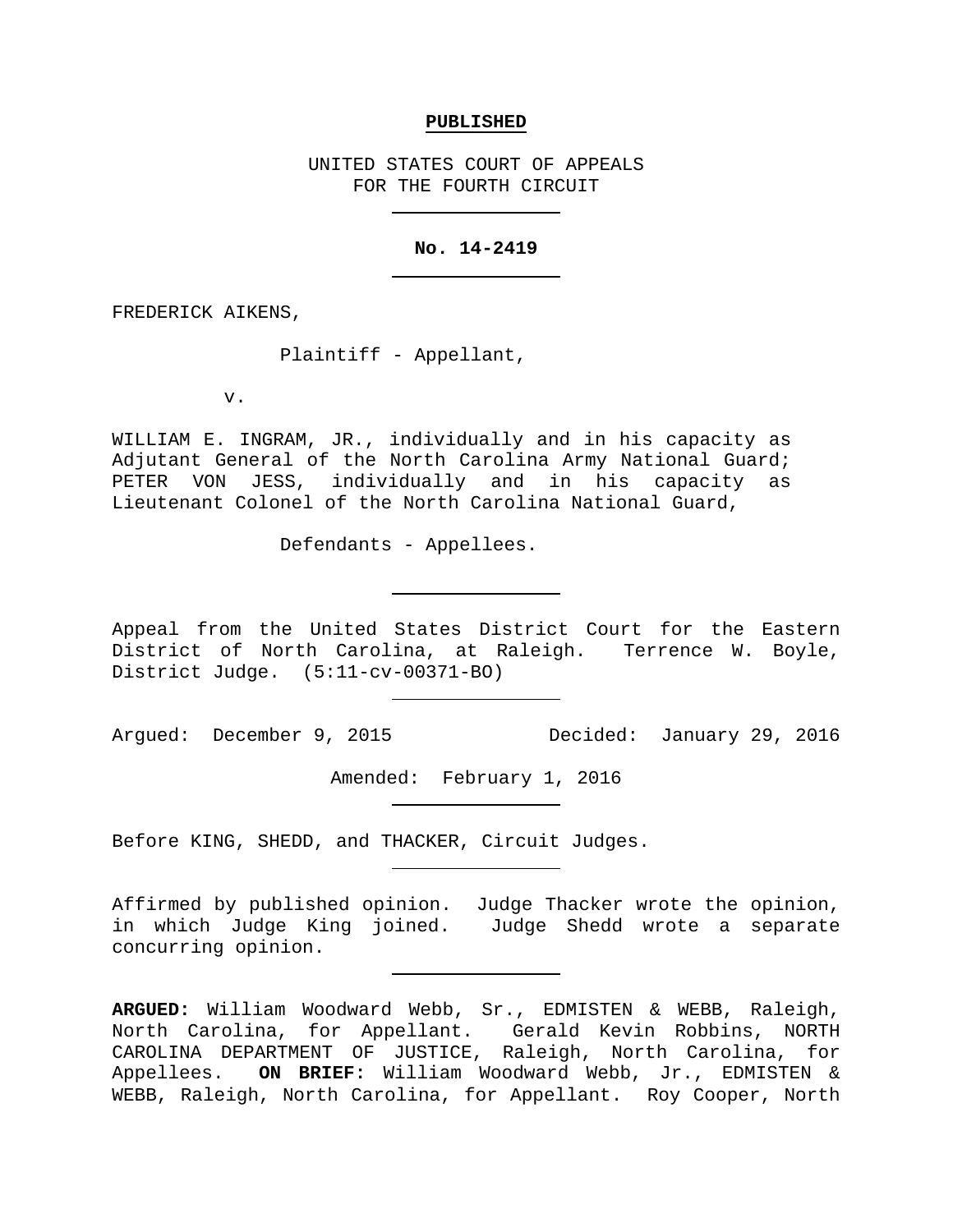Carolina Attorney General, NORTH CAROLINA DEPARTMENT OF JUSTICE, Raleigh, North Carolina, for Appellees.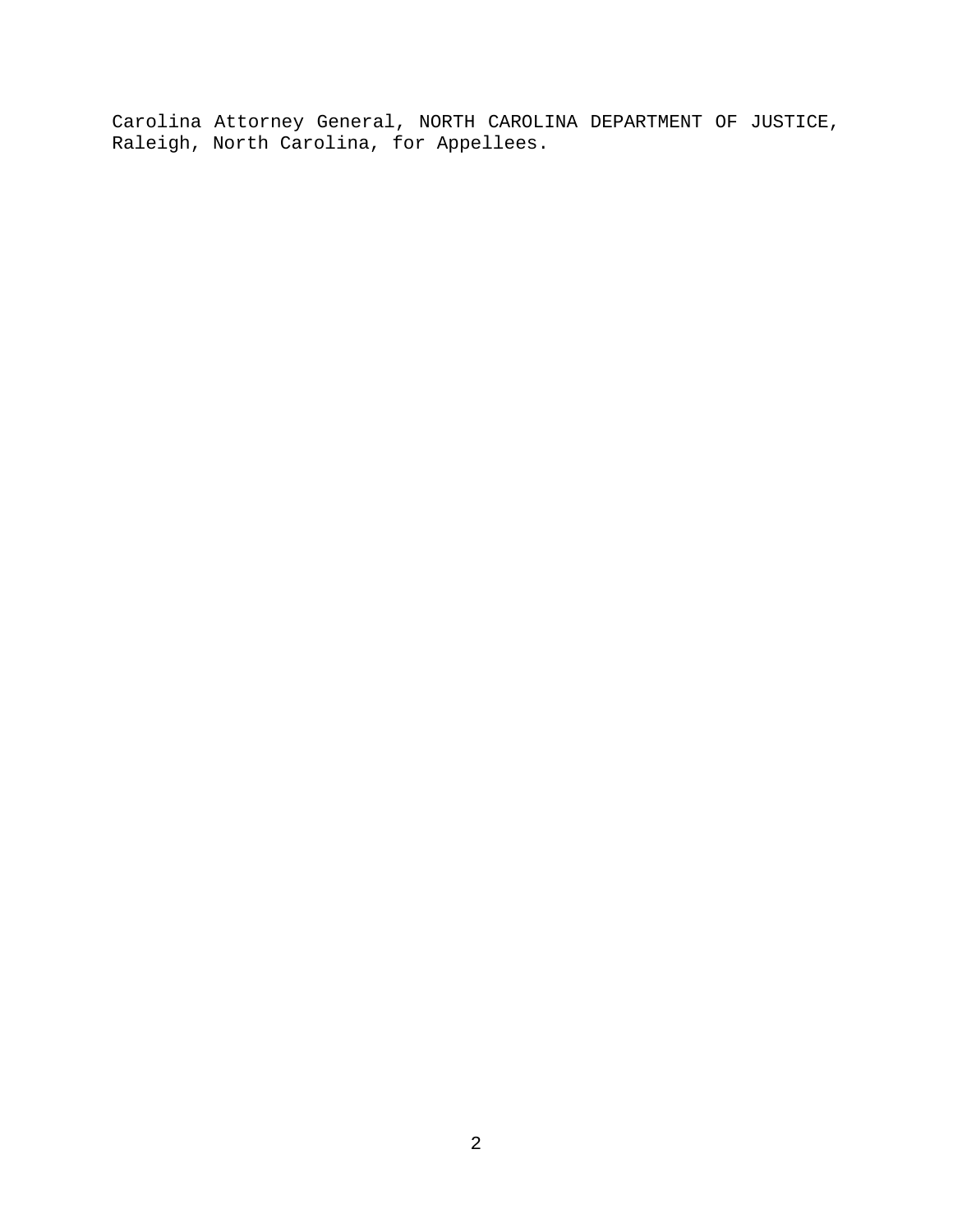THACKER, Circuit Judge:

Colonel Frederick Aikens ("Appellant") challenges the district court's grant of summary judgment on his 42 U.S.C. § 1983 claim in favor of two former members of the North Carolina Army National Guard, Adjutant General William E. Ingram ("Ingram") and Lieutenant Colonel Peter von Jess ("von Jess") (collectively, "Appellees"). Appellant alleges that Appellees, motivated by revenge, directed other service members to monitor Appellant's email messages, which he sent while serving on active duty in Kuwait, and to forward incriminating messages to von Jess. Appellant claims this alleged conduct violated his Fourth Amendment rights.

The district court granted summary judgment based on the justiciability doctrine set forth in Mindes v. Seaman, 453 F.2d 197 (5th Cir. 1971) (providing a four-factor test for reviewability of claims based on internal military affairs). For the reasons that follow -- and acknowledging that Appellant now renounces any claim for equitable relief -- we affirm the district court on the basis of the military abstention doctrine set forth in Feres v. United States, 340 U.S. 135 (1950).

I.

The district court's opinion sets forth the extensive procedural history of this case, so we do not relay it here. See Aikens v. Ingram, 71 F. Supp. 3d 562, 565-66 (E.D.N.C.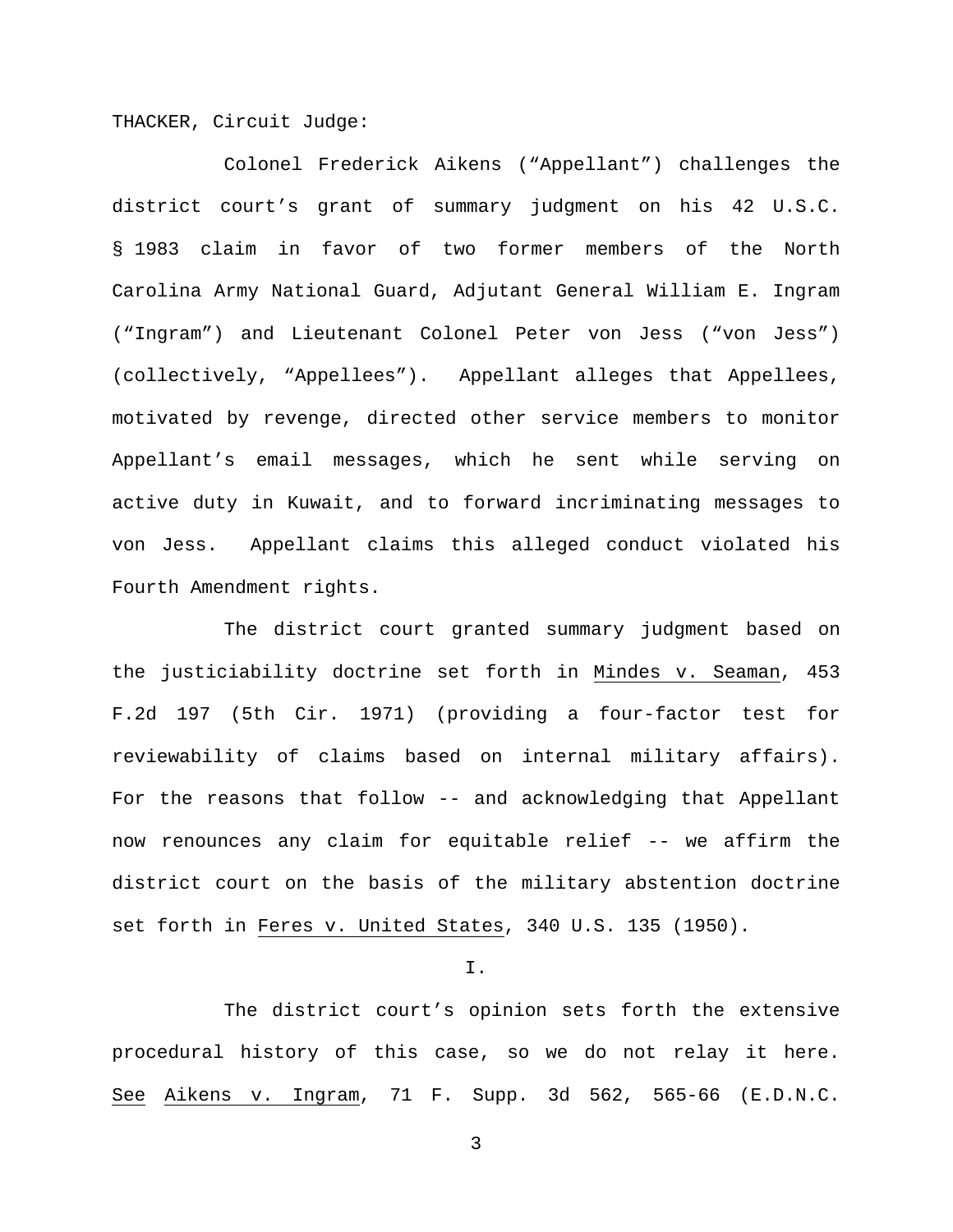2014). We recount the following relevant factual background in the light most favorable to Appellant, the non-moving party. See Butler v. Drive Auto. Indus. of Am., Inc., 793 F.3d 404, 407 (4th Cir. 2015).

In 2001, Appellant, then a member of the North Carolina National Guard ("NCNG"), was promoted from executive officer to full colonel and commanding officer of the 139th Rear Operations Center ("ROC"). After Appellant's promotion, Adjutant General Ingram named his longtime friend, von Jess, as executive officer in Appellant's place. This assignment meant that Appellant was in a supervisory position over von Jess.

In December 2002, Appellant was instructed to complete an officer evaluation report ("OER") of von Jess. Appellant gave von Jess a negative OER, which explained that von Jess "ha[d] not demonstrated the ability to treat everyone with dignity and respect and should not be promoted."  $J.A. 246.1$  Von Jess appealed the OER to Ingram, stating that Appellant was "purposefully vindictive," "angry," "irrational," and possessed "professional jealousy." J.A. 247, 257.

In early 2003, Appellant was called to active duty and deployed to Camp Doha, Kuwait. Ingram and von Jess remained in

<span id="page-3-0"></span> <sup>1</sup> Citations to the "J.A." refer to the Joint Appendix filed by the parties in this appeal.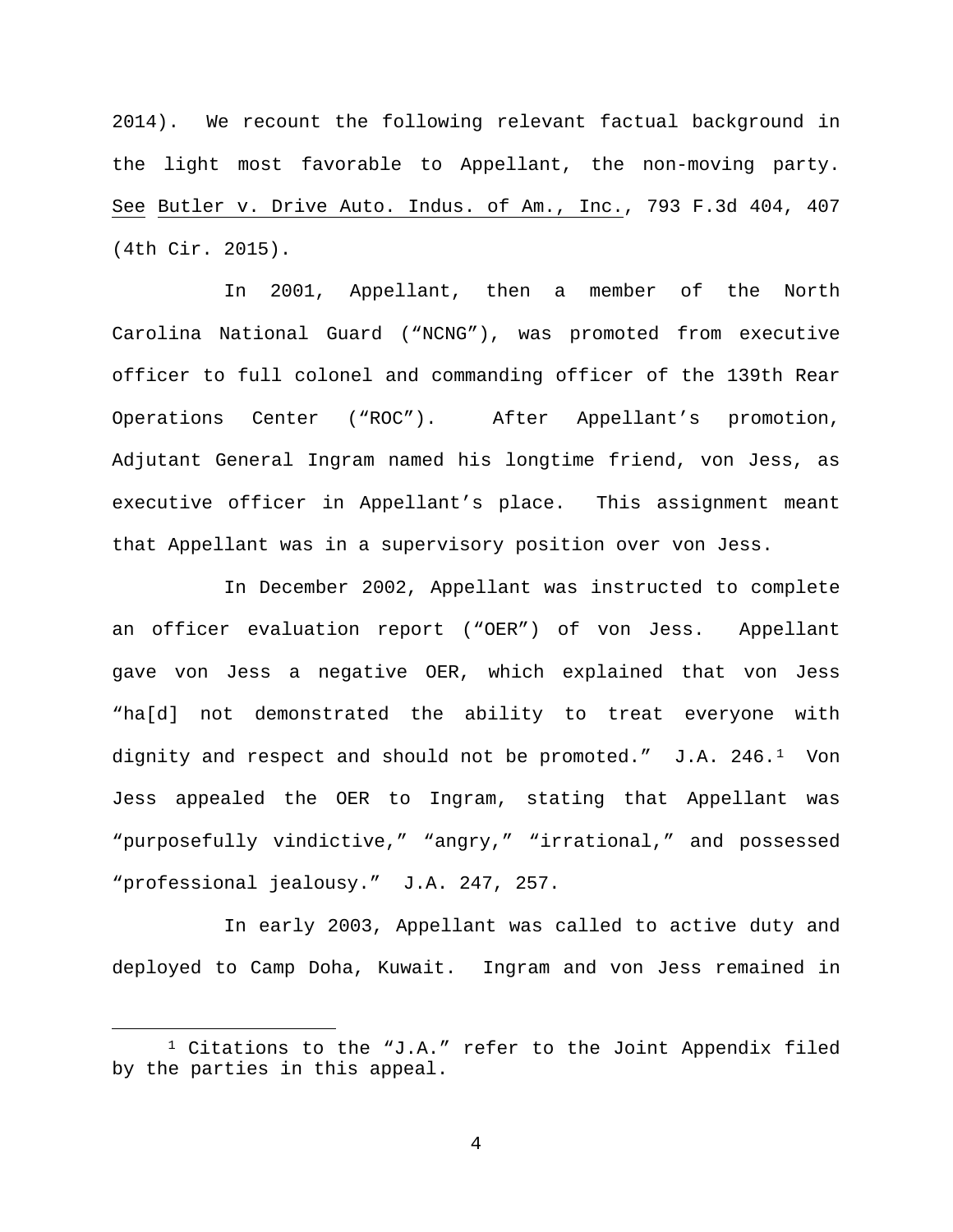North Carolina, but the animosity between Appellant and von Jess did not subside. In November 2003, Appellant received notice that Specialist Paul Jones and Staff Sergeant Brian McCarthy, information technology personnel supporting the 139th ROC, had used illegal means to obtain his personal emails for the better part of 2003. Appellant learned that Jones and McCarthy forwarded around 130 of those emails to von Jess, who was not deployed at the time.<sup>[2](#page-4-0)</sup> Von Jess referenced those emails in a memorandum to the North Carolina Governor's chief of staff. In that memorandum, von Jess accused Appellant of "unethical and unprofessional behavior that . . . shows criminal intent to overthrow the Adjutant General," and he claimed information in the emails "parallel[led] treason or mutiny." J.A. 259-60. Von Jess also forwarded the emails to the Department of the Army Inspector General ("DAIG").

In May 2004, the DAIG informed Appellant that he was being investigated for contributing to a hostile command climate and having inappropriate relations with women. The DAIG

<span id="page-4-0"></span> $2$  The emails are not included in the record, but according to Jones and McCarthy, they included "interesting traffic," i.e., emails to "women [who] were [not Appellant's] wife," and emails that indicated that Appellant "seemed to be plotting to<br>overthrow [Ingram]." J.A. 264-65 (internal quotation marks J.A. 264-65 (internal quotation marks omitted). Appellant classifies the emails as personal correspondence with his family, church members, and his wife, specifically, "traffic between my wife and I that only a husband and wife should see." Id. at 296.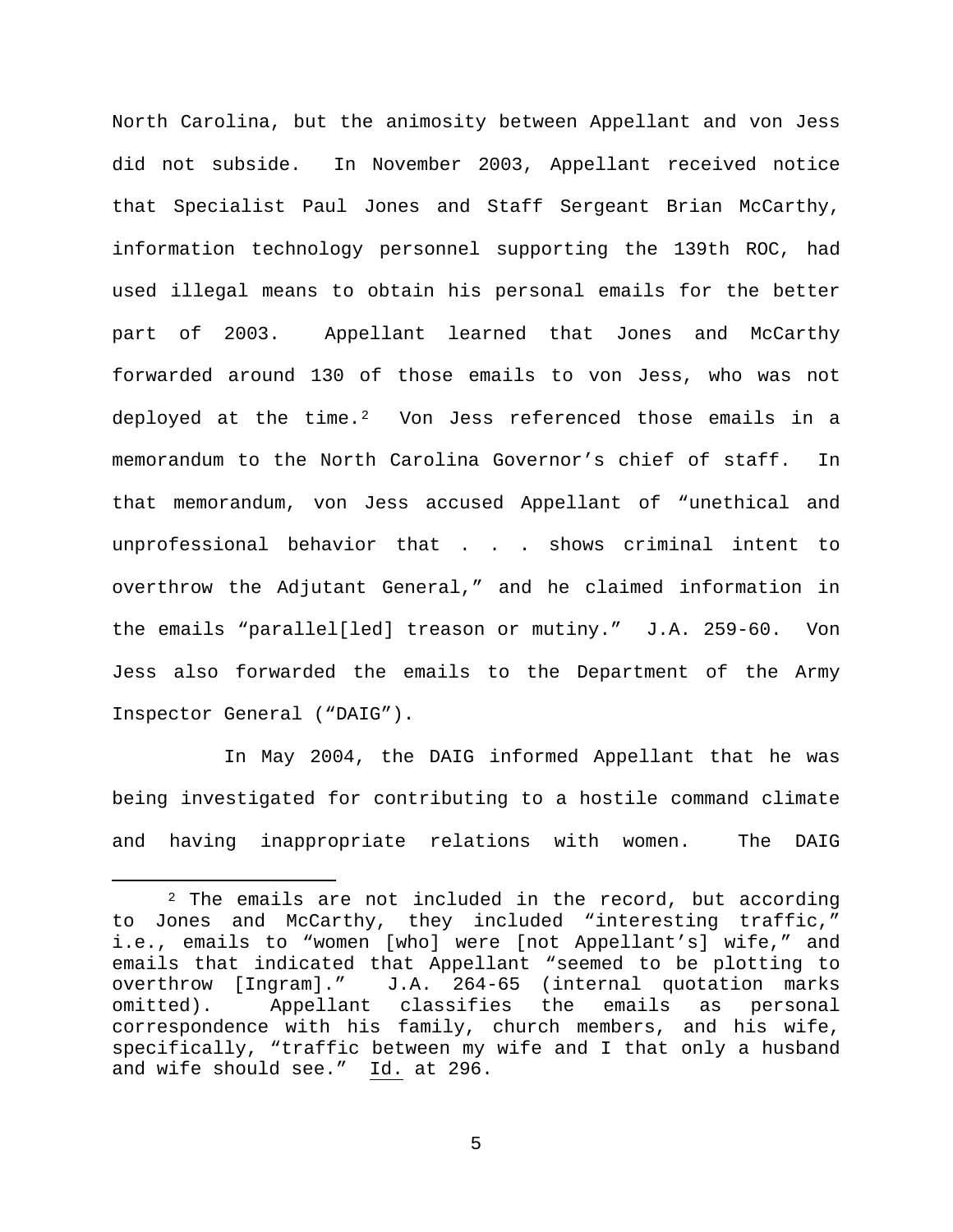concluded that Jones and McCarthy improperly browsed Appellant's email, but it nonetheless used the information in the emails to find six instances of active duty misconduct on Appellant's part. The DAIG provided its findings to the Governor of North Carolina and Ingram. Ingram then forwarded the findings to the Commander of the First United States Army, Lieutenant General Russel Honoré. In July 2005, Honoré withdrew federal recognition from Appellant, and he was constructively terminated from the NCNG. Appellant waived the withdrawal hearing and elected to transfer to the retired reserve.

On April 27, 2006, Appellant sued Appellees pursuant to 42 U.S.C. § 1983,[3](#page-5-0) claiming that they facilitated unconstitutional searches and seizures of his personal emails while he was deployed in Kuwait. In support of his claim, Appellant emphasized his turbulent history with von Jess, and a special camaraderie between von Jess and Ingram. Specifically, Appellant maintains that von Jess and Ingram authorized and directed McCarthy and Jones to monitor Appellant's emails and send incriminating emails to von Jess.

Appellees moved for summary judgment, asserting Appellant's claims failed for several reasons. They argued

<span id="page-5-0"></span> <sup>3</sup> Appellant also brought a North Carolina invasion of privacy claim, but he has since abandoned it.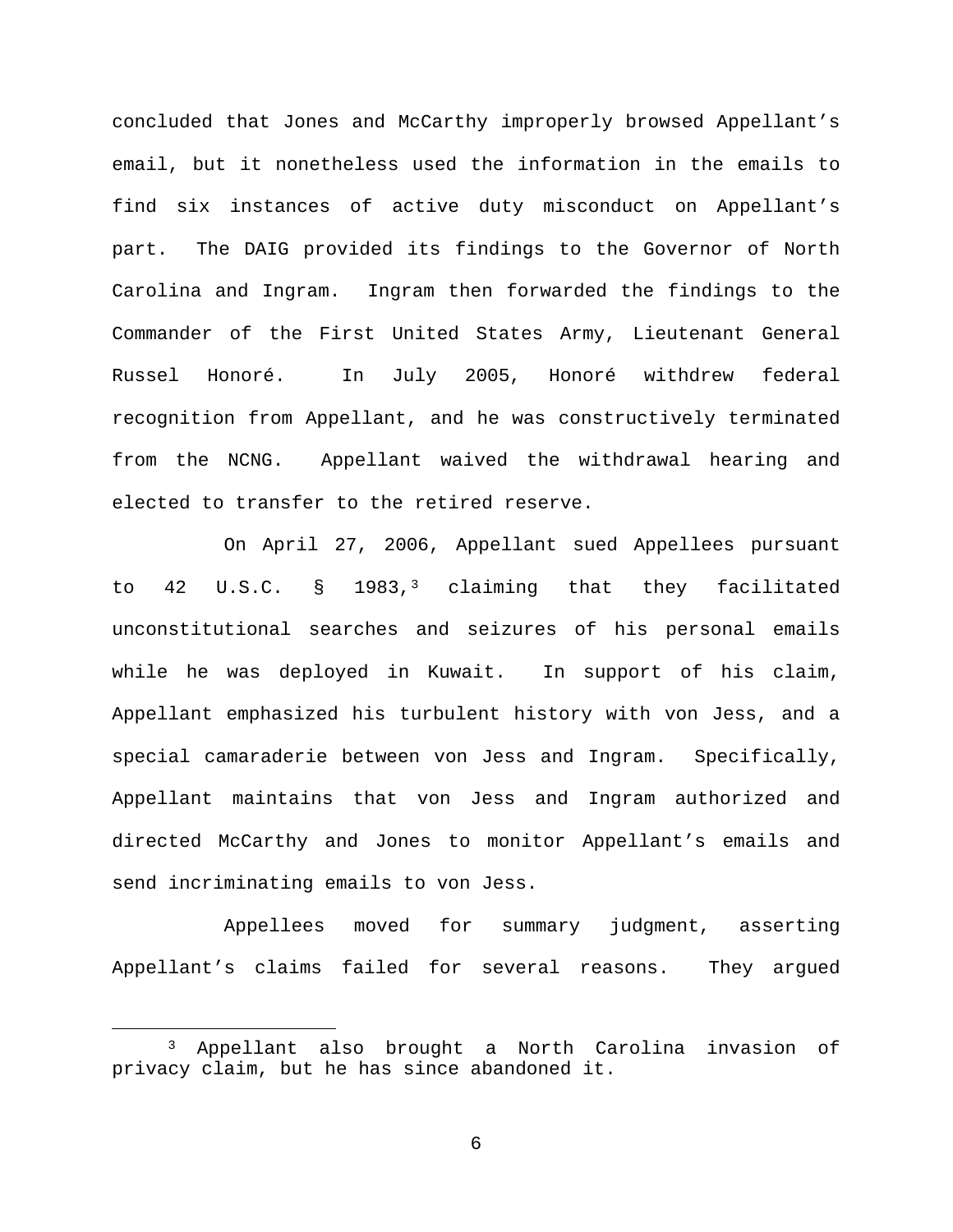Appellant had no reasonable expectation of privacy in his emails because Army Regulation 380-19, in effect at the time of Appellant's deployment to Camp Doha, made clear that emails sent and received over the Department of Defense ("DOD") computer system could be monitored. See U.S. Dep't of Army, Reg. 380-19, Information Systems Security § 4-1(l) (Feb. 27, 1998) (providing that the DOD computer system was to be used "only for authorized U.S. government use"; use of the system, "authorized or unauthorized," constituted "consent to monitoring"; and "all communications over the DOD system [could] be monitored"); see also J.A. 307. Appellees also maintained Appellant's claims were nonjusticiable under Feres v. United States, 340 U.S. 135 (1950).

The district court ultimately agreed that Appellant's claims were nonjusticiable, albeit under the framework set forth in Mindes v. Seaman, 453 F.2d 197 (5th Cir. 1971) (providing a four-factor test for reviewability of claims based on internal military affairs), and granted Appellees' motion for summary judgment. Appellant timely noted this appeal, and we possess jurisdiction pursuant to 28 U.S.C. § 1291.

## II.

We review the district court's grant of summary judgment de novo, "drawing reasonable inferences in the light most favorable to the non-moving party." Butler v. Drive Auto.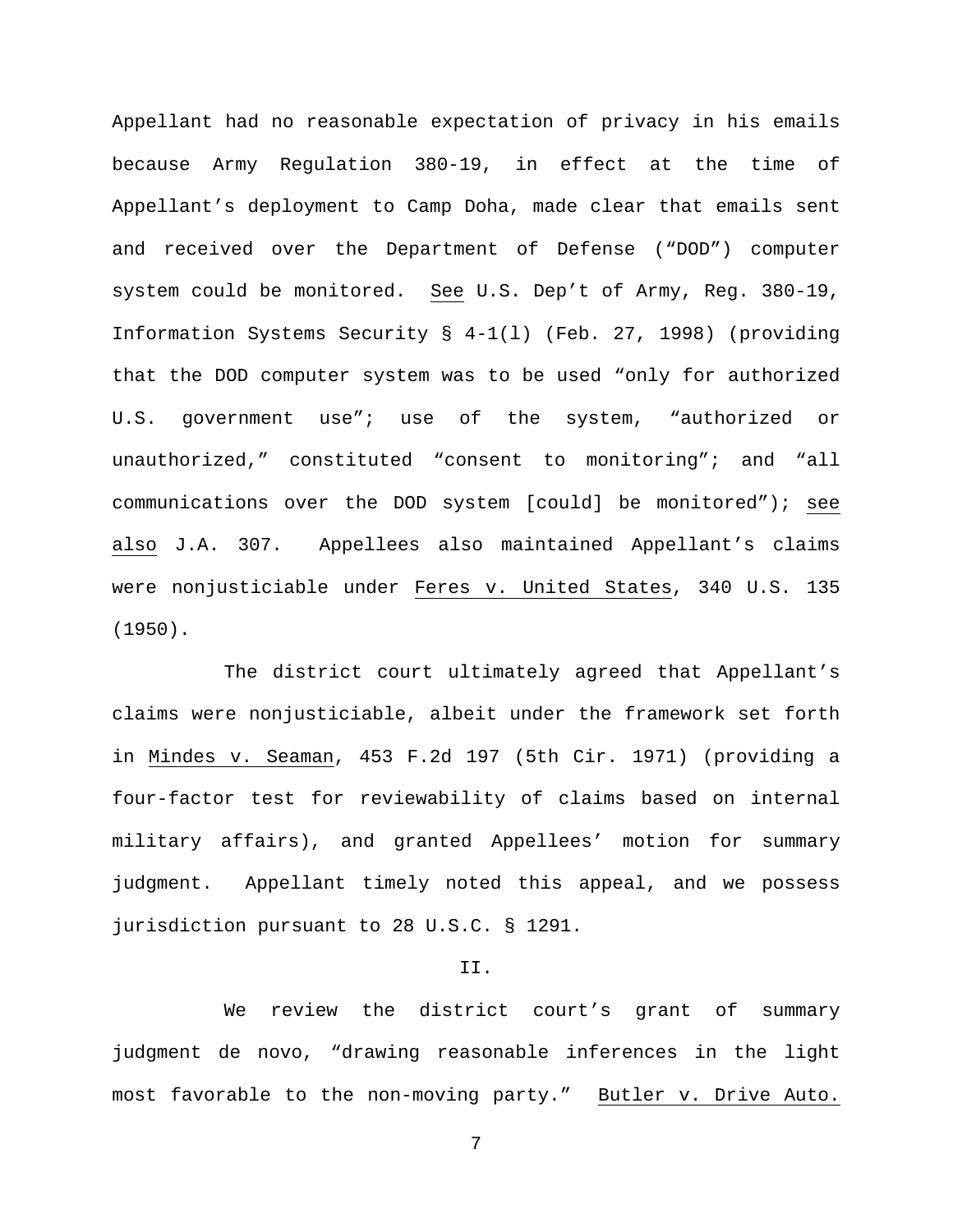Indus. of Am., Inc., 793 F.3d 404, 407 (4th Cir. 2015) (internal quotation marks omitted). "The court shall grant summary judgment if the movant shows that there is no genuine dispute as to any material fact and the movant is entitled to judgment as a matter of law." Fed. R. Civ. P. 56(a).

### III.

We consider de novo the threshold legal question of whether the district court properly abstained from ruling on Appellant's claims. See Cioca v. Rumsfeld, 720 F.3d 505, 508 n.4 (4th Cir. 2013) (describing the applicability of Feres v. United States, 340 U.S. 135 (1950), as a "threshold question"); see also VonRosenberg v. Lawrence, 781 F.3d 731, 734 (4th Cir. 2015) (applying de novo review to abstention questions).

We first recognize that, at this juncture, Appellant is seeking only "damages against [Appellees] in their individual capacities." Appellant's Br. 22. Although in his opening brief Appellant claims to seek "a declaration that Appellees' actions be declared unlawful under the Fourth Amendment," id., he abandons any claim for equitable relief in his reply brief, see Appellant's Reply Br. 8 ("Col. Aikens's claims for damages . . . are the only claims he appeals."); see also Oral Argument at 8:50-9:15, Aikens v. Ingram, No. 14-2419 (Dec. 9, 2015),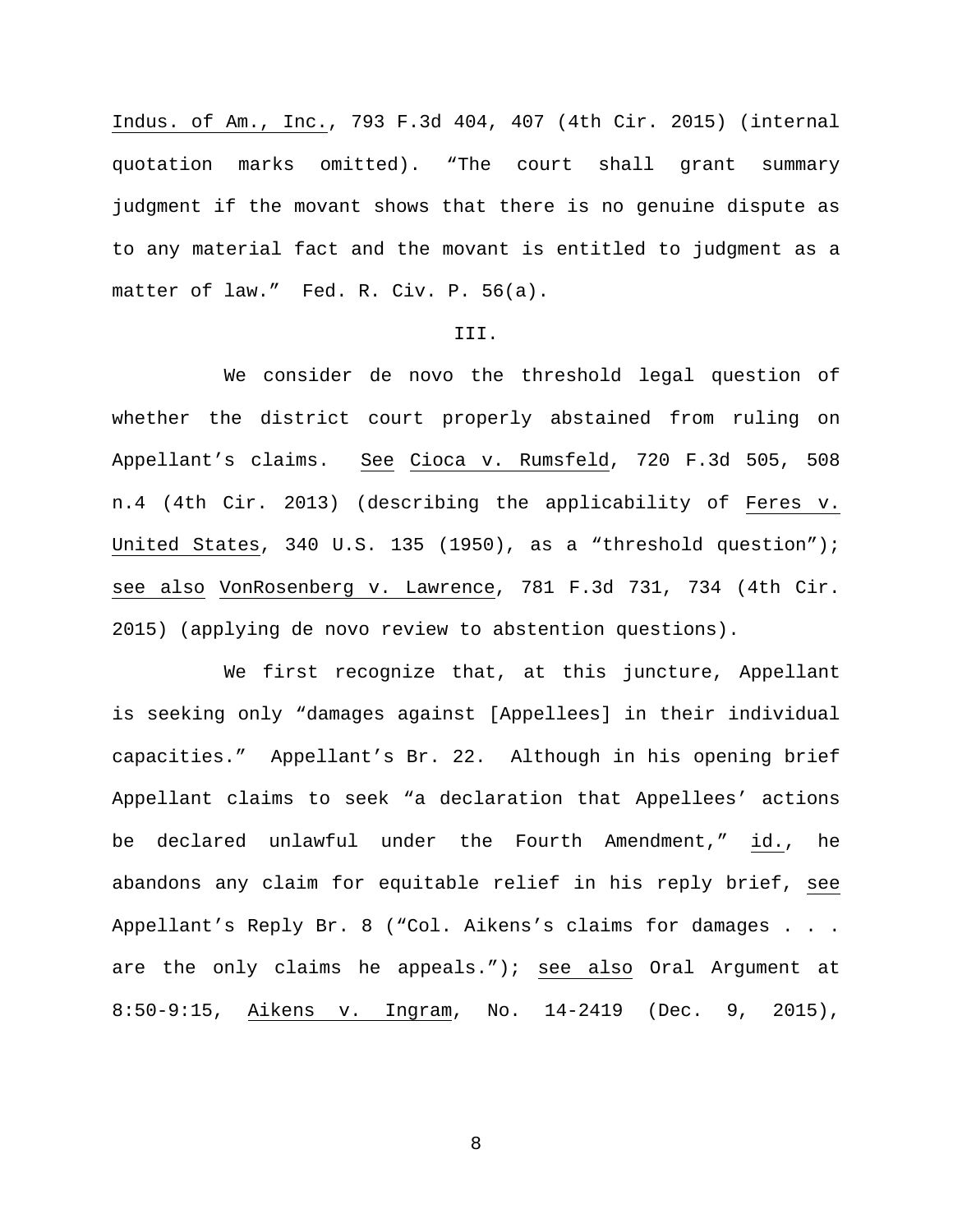available at http://www.ca4.uscourts.gov/oral-argument/listento-oral-arguments.[4](#page-8-0)

### A.

The district court granted summary judgment on Appellant's claim for equitable relief by relying on the Fifth Circuit's decision in Mindes v. Seaman, 453 F.2d 197 (5th Cir. 1971), which provides a four-factor test for reviewability of claims based on internal military affairs. See also Williams v. Wilson, 762 F.2d 357, 359 (4th Cir. 1985) (adopting the Mindes test where a servicemember challenged the National Guard's empaneling of a selective retention board).

The parties agree that Mindes has traditionally applied to actions seeking equitable relief, not damages. See Appellees' Br. 40 (observing that this court has "adopted the use of the Mindes test in reviewing matters requesting equitable relief in military actions" (emphasis supplied)); Appellant's Reply Br. 8 ("Mindes applies only to equitable relief."). Thus, since Appellant has abandoned his claim for equitable relief, the logical conclusion is that Mindes has no place in our analysis.

<span id="page-8-0"></span> <sup>4</sup> Appellant likewise fails to challenge the district court's decision that he cannot collect damages from Appellees in their<br>official capacities pursuant to the Eleventh Amendment; capacities pursuant therefore, this argument is waived. See Yousefi v. INS, 260 F.3d 318, 326 (4th Cir. 2001).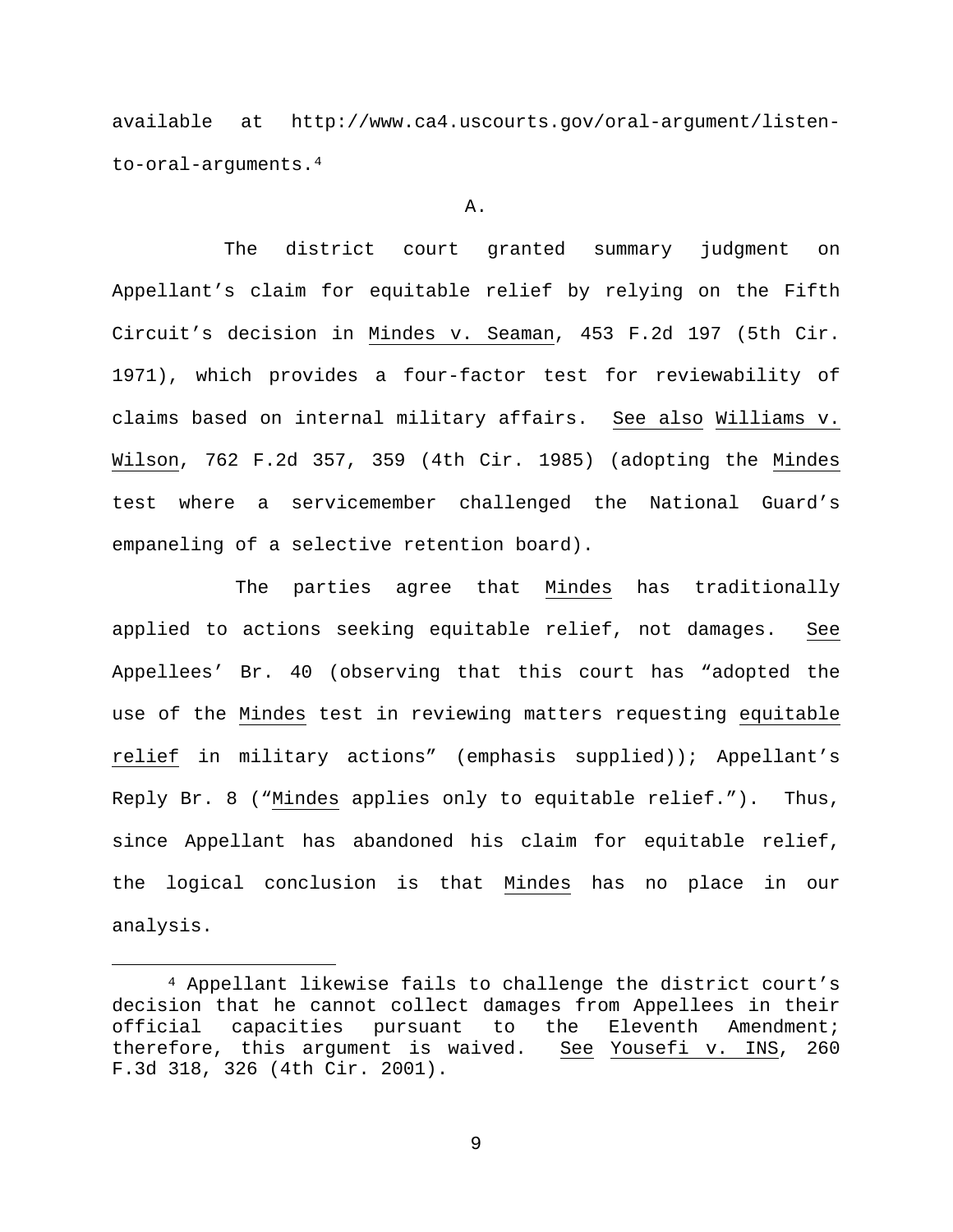However, some courts, including our own, have sent mixed signals regarding whether Mindes applies to claims seeking damages. See, e.g., Wilt v. Gilmore, 62 F. App'x 484, 487 (4th Cir. 2003) (per curiam) (relying on Mindes, affirming dismissal of racial discrimination claims for \$2.5 million in compensatory damages against Virginia National Guard officers because appellant did not exhaust administrative remedies); Holdiness v. Stroud, 808 F.2d 417, 422-23 (5th Cir. 1987) (applying Mindes test to § 1983 action seeking \$1 million in damages).

Without passing on the continued viability of the Mindes test in this circuit,<sup>[5](#page-9-0)</sup> we only observe that in this particular case, the test is an ill fit. Our published decisions applying the Mindes test dealt with internal personnel matters such as challenges to convening of retention boards and military discharge. See Williams, 762 F.2d at 359; Guerra v.

<span id="page-9-0"></span> <sup>5</sup> Since we adopted the Mindes test in Williams, we have applied it only once in a published opinion. See Guerra v. Scruggs, 942 F.2d 270, 276 (4th Cir. 1991) (applying Mindes test to declare unreviewable a servicemember's challenge to his military discharge). Other circuits have rejected the Mindes test outright. See, e.g., Knutson v. Wisconsin Air Nat'l Guard, 995 F.2d 765, 768 (7th Cir. 1993) ("We disagree with . . . the adoption of the four-factor analysis in Mindes. As the Third Circuit has pointed out, the Mindes approach erroneously 'intertwines the concept of justiciability with the standards to be applied to the merits of the case.'" (footnote omitted) (quoting Dillard v. Brown, 652 F.2d 316, 323 (3d Cir. 1981)); accord Kreis v. Sec'y of the Air Force, 866 F.2d 1508, 1512 (D.C. Cir. 1989).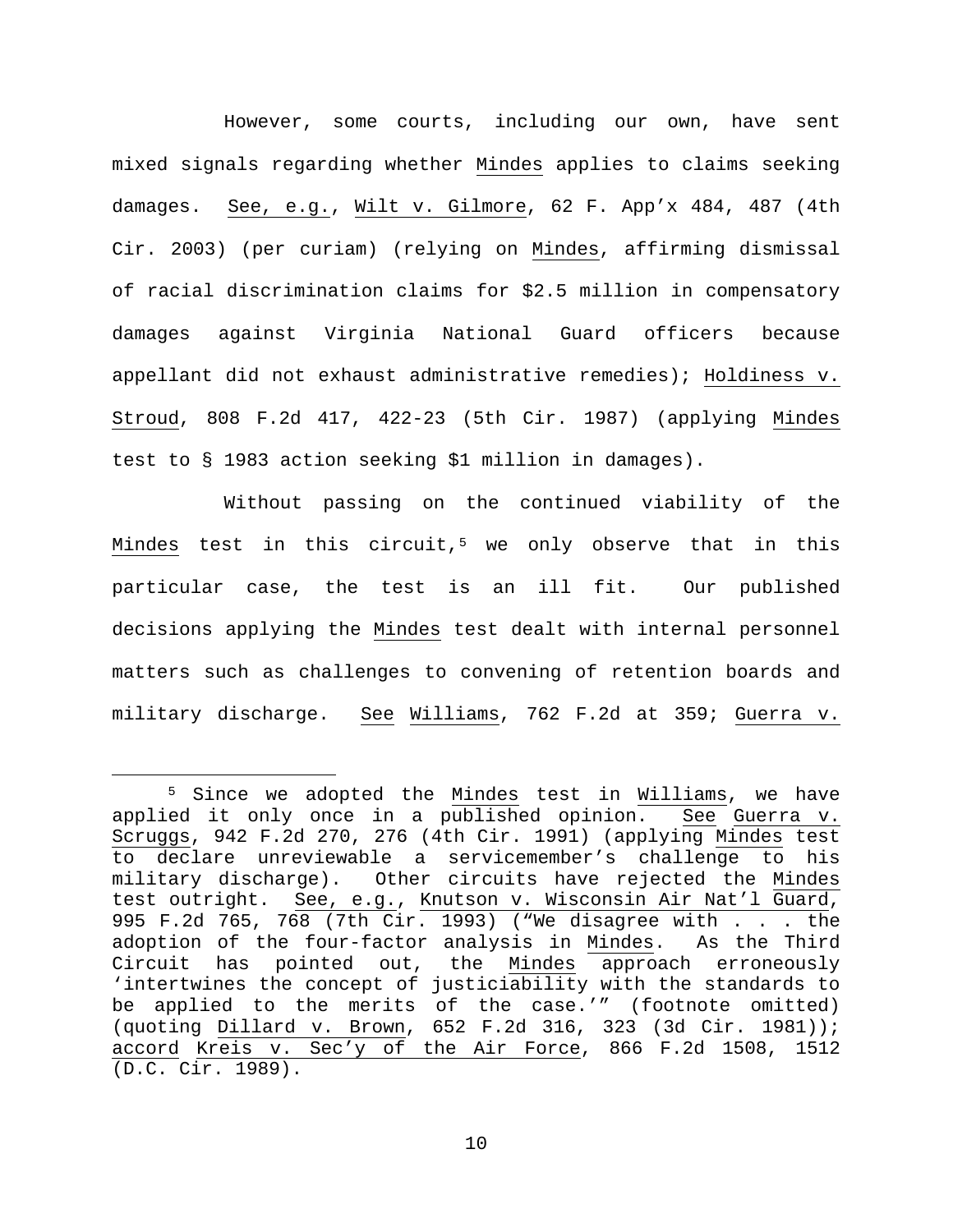Scruggs, 942 F.2d 270, 276 (4th Cir. 1991). The case at hand is markedly different. Appellant alleges unconstitutional, ultra vires actions by National Guard officers against Appellant while he was serving in a federal capacity. As such, the Mindes test has no place.

### B.

Nonetheless, we must address whether Feres bars Appellant from seeking damages under 42 U.S.C. § 1983.

1.

Originally, Feres stood for the proposition that the Government is not liable under the Federal Tort Claims Act ("FTCA") "for injuries to servicemen where the injuries arise out of or are in the course of activity incident to service." 340 U.S. at 146 (the "Feres 'incident to service' test" or the "Feres test"); see also United States v. Johnson, 481 U.S. 681, 690 (1987) (reaffirming the holding in Feres because "suits brought by service members against the Government for injuries incurred incident to service . . . are the type[s] of claims that, if generally permitted, would involve the judiciary in sensitive military affairs at the expense of military discipline and effectiveness." (alteration in original) (emphasis, citation, and internal quotation marks omitted)).

 Subsequently, the Supreme Court extended the Feres "incident to service" test to causes of action outside the FTCA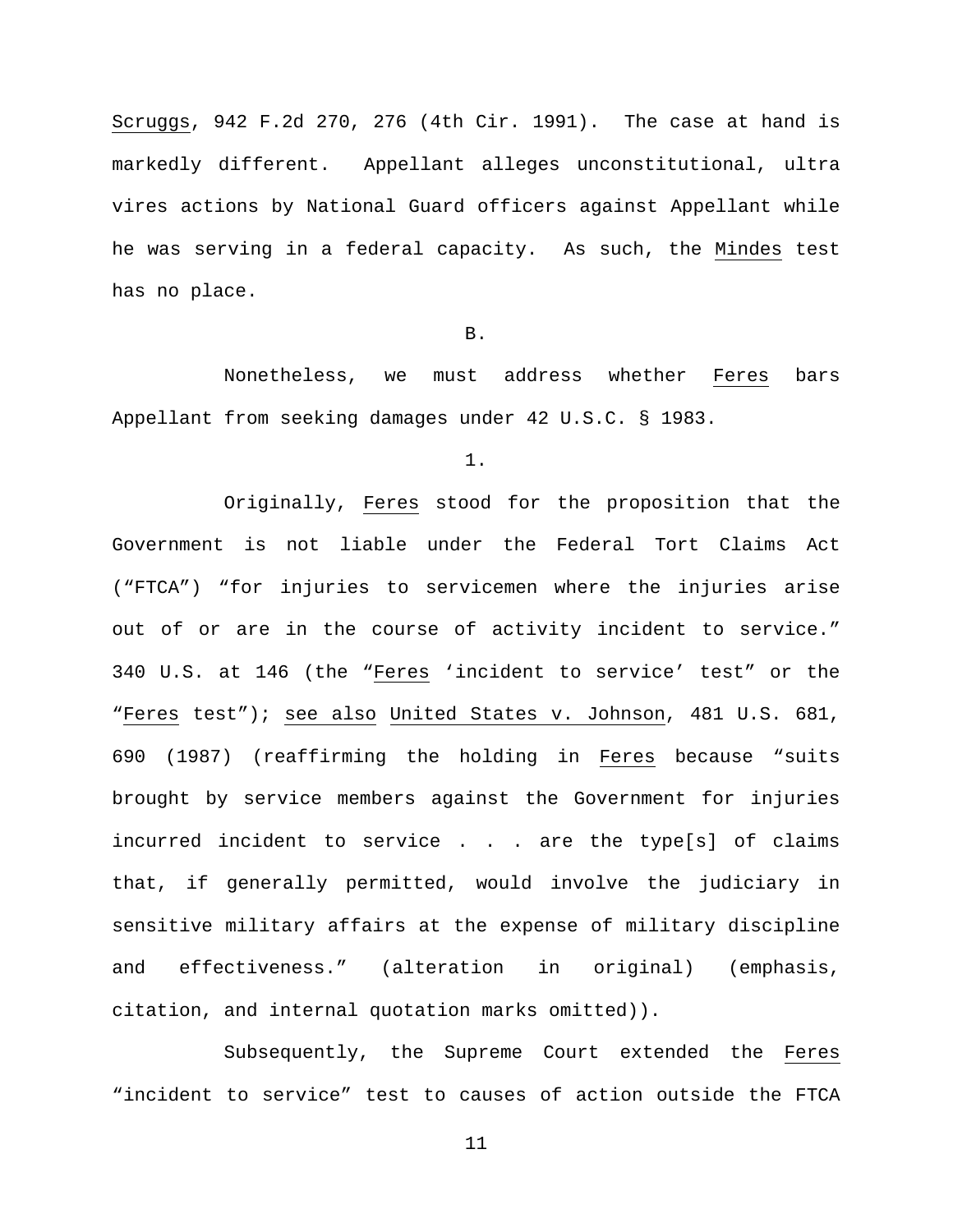realm, including claims against federal officials pursuant to Bivens v. Six Unknown Named Agents of Federal Bureau of Narcotics, 403 U.S. 388 (1971). See, e.g., Chappell v. Wallace, 462 U.S. 296, 300 (1983) (relying on Feres, holding that it would be inappropriate to provide enlisted military personnel a Bivens remedy against their superior officers, explaining, "[c]ivilian courts must, at the very least, hesitate long before entertaining a suit which asks the court to tamper with the established relationship between enlisted military personnel and their superior officers"); United States v. Stanley, 483 U.S. 669, 684 (1987) (where servicemember sued military officers for giving him LSD as part of an Army experiment, holding, "no Bivens remedy is available for injuries that 'arise out of or are in the course of activity incident to service'" (quoting Feres, 340 U.S. at 146)).

Although Stanley clarified that the Feres "incident to service" test is applicable to constitutional claims under Bivens, the Supreme Court has not extended the reasoning of Chappell and Stanley and applied the test to constitutional claims brought against state officers under 42 U.S.C. § 1983. Nor have we. Almost all of our sister circuits, however, have done so. See, e.g., Newton v. Lee, 677 F.3d 1017, 1025 (10th Cir. 2012); Matreale v. N.J. Dep't of Military & Veterans Affairs, 487 F.3d 150, 154 (3d Cir. 2007); Speigner v.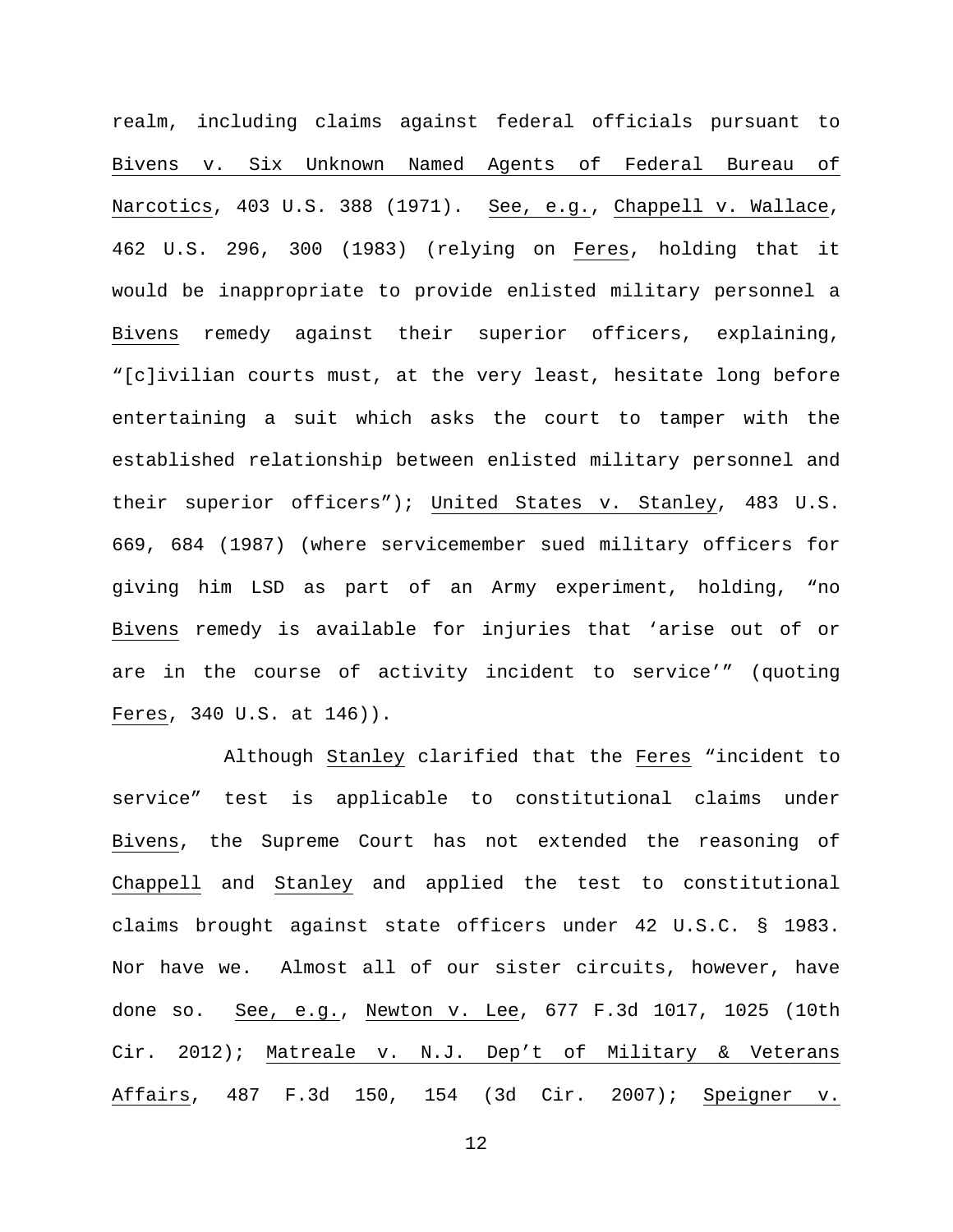Alexander, 248 F.3d 1292, 1295 (11th Cir. 2001); Jones v. N.Y. State Div. of Military & Naval Affairs, 166 F.3d 45, 51 (2d Cir. 1999); Bowen v. Oistead, 125 F.3d 800, 803 & n.2 (9th Cir. 1997); Wright v. Park, 5 F.3d 586, 591 (1st Cir. 1993); Knutson v. Wisc. Air Nat'l Guard, 995 F.2d 765, 770 (7th Cir. 1993); Watson v. Ark. Nat'l Guard, 886 F.2d 1004, 1007 (8th Cir. 1989); Crawford v. Tex. Army Nat'l Guard, 794 F.2d 1034, 1036 (5th Cir. 1986); see also Bois v. Marsh, 801 F.2d 462, 470 (D.C. Cir. 1986) (applying Feres to an intramilitary damages action under 42 U.S.C. § 1985(3)).

2.

We join our sister circuits in extending the Feres "incident to service" test to § 1983 actions. This result is supported by Supreme Court jurisprudence and respects the delicate separation of powers necessary for smooth and effective military governance.

First, because suits under both § 1983 and Bivens address constitutional infringements by government officials, the Supreme Court's holding in Stanley is logically applicable to § 1983 claims against state officials. Indeed, the Court has declared, "[I]n the absence of congressional direction to the contrary, there is no basis for according to federal officials a higher degree of immunity from liability when sued for a constitutional infringement as authorized by Bivens than is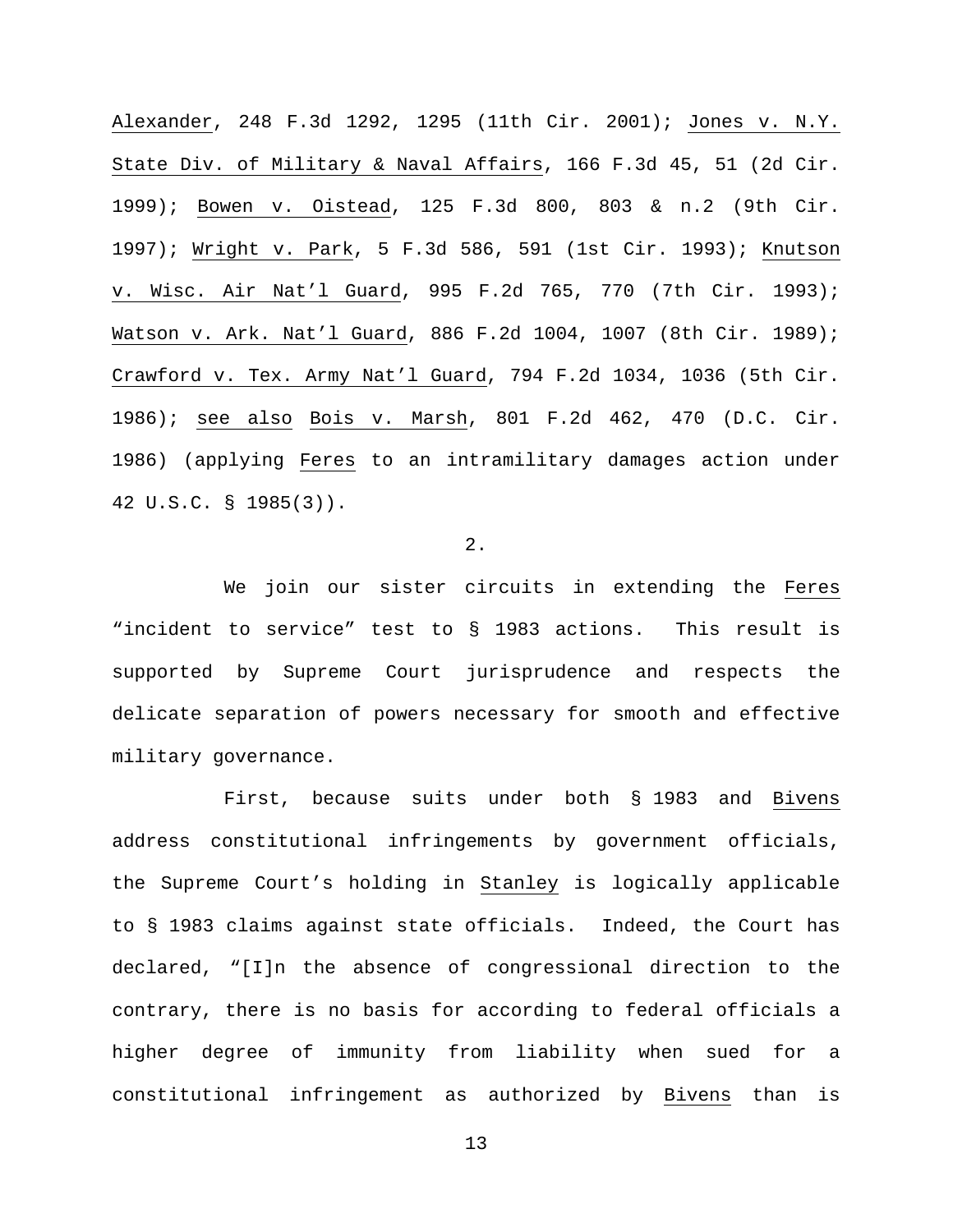accorded state officials when sued for the identical violation under § 1983." Butz v. Economou, 438 U.S. 478, 500 (1978).

This precept is especially important in a case involving National Guard service members, as § 1983 actions would create the same "degree of disruption" to Guard affairs as Bivens actions would to "military discipline and decisionmaking . . . [in a federalized] military regime." Stanley, 483 U.S. at 682-83. The Second Circuit explained,

> absent some reasoned distinction,<br>justiciability of constitutional tort justiciability of constitutional tort<br>actions incident to federal and state actions incident to federal military service should be co-extensive. This is particularly true in light of the central role the National Guard plays in the national defense and the close working relationship between the National Guard and the United States Army. The policy concerns<br>are the same in both contexts. Allowing are the same in both contexts. § 1983 actions based on injuries arising incident to service in the Guard would disrupt military service and undermine military discipline to the same extent as allowing Bivens actions based on injuries arising incident to service in the United States Army.

Jones, 166 F.3d at 51-52. We find this reasoning sensible and persuasive.

Second, we generally decline to expand liability for injuries arising from military service so as not to tread on the delicate balance of power among the branches of government. The Supreme Court has cautioned against interference with military disputes in the absence of explicit congressional approval. See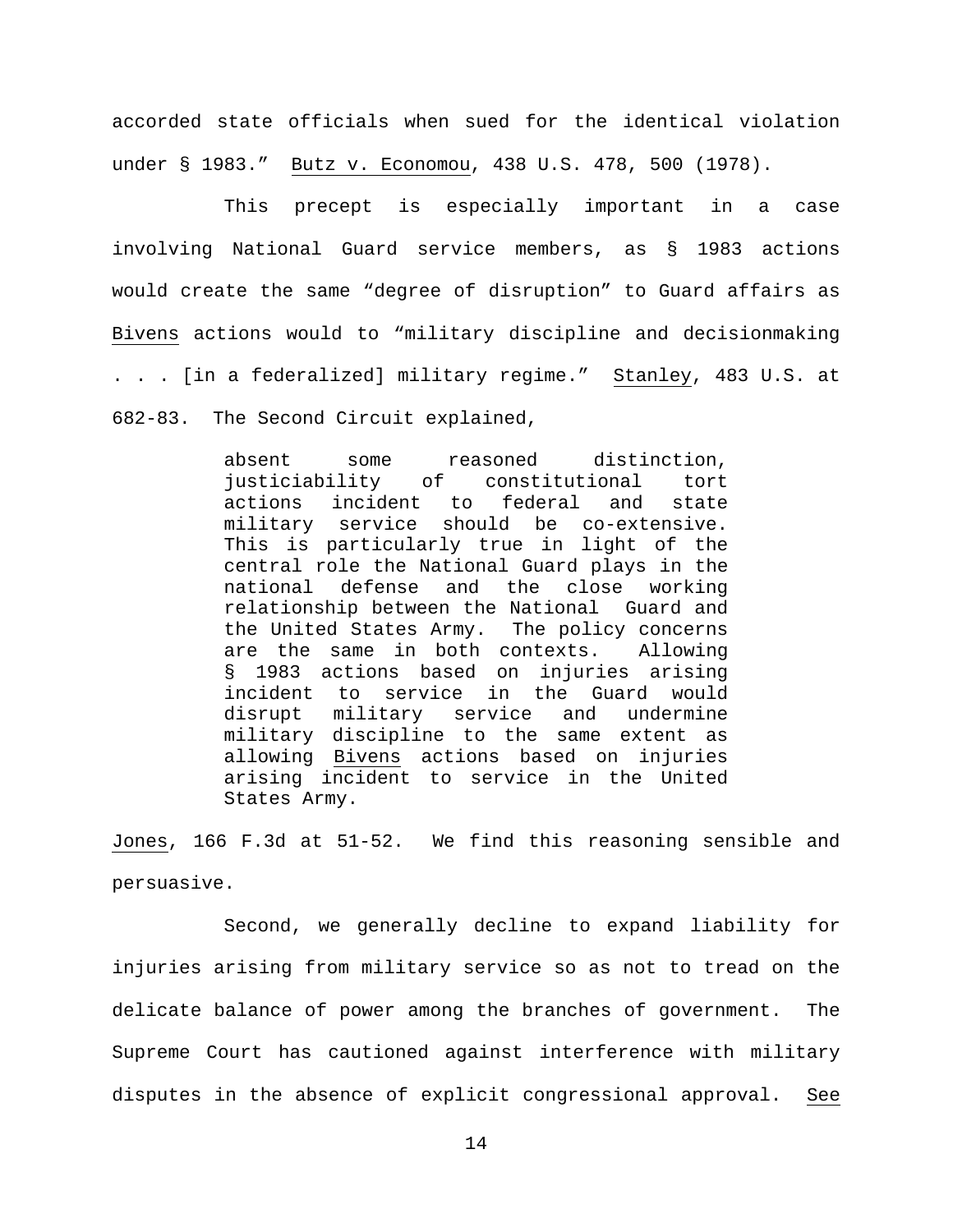Dep't of Navy v. Egan, 484 U.S. 518, 530 (1988) ("[U]nless Congress specifically has provided otherwise, courts traditionally have been reluctant to intrude upon the authority of the Executive in military . . . affairs."); Feres, 340 U.S. at 146 (declining to draw out a cause of action against military personnel under the FTCA "absen[t] express congressional command").

Likewise, this circuit has been wary of endorsing actions for damages in military contexts. In Lebron v. Rumsfeld, for example, a designated enemy combatant and al Qaeda member, Jose Padilla, alleged numerous constitutional violations at the hands of military officers, including torture and unlawful designation and detention of enemy combatants. See 670 F.3d 540, 546-47 (4th Cir. 2012). Padilla urged this court to imply a new Bivens cause of action for money damages against DOD officials based on "a range of policy judgments pertaining to the designation and treatment of enemy combatants." Id. at 547. Declining to do so, we noted the "explicit constitutional delegation of control over military affairs" to the political branches of government. Id. at 549. We also observed, "whenever the Supreme Court has considered a Bivens case involving the military, it has concluded that 'the insistence . . . with which the Constitution confers authority over the Army, Navy, and militia upon the political branches . . .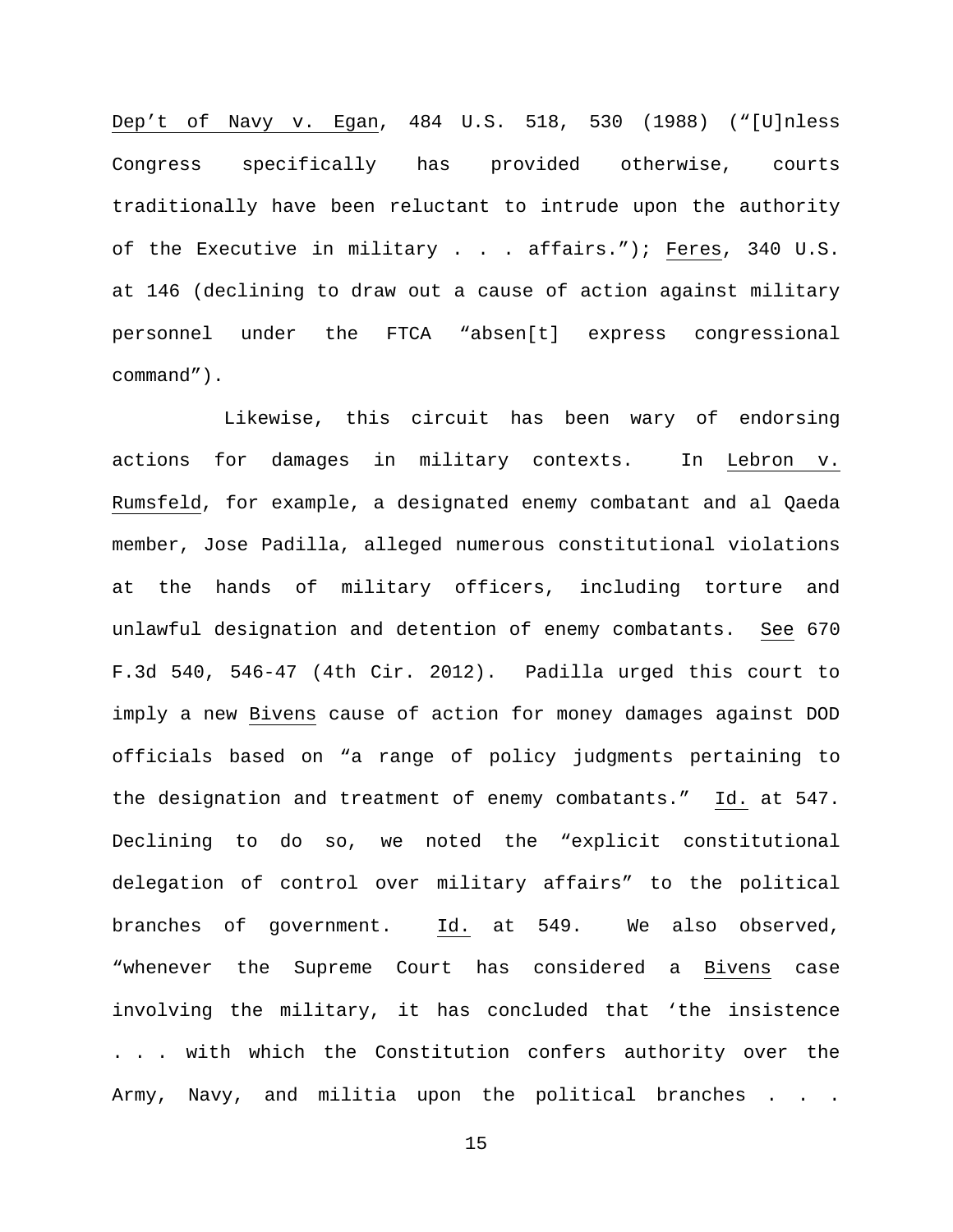counsels hesitation in our creation of damages remedies in this field.'" Id. at 550 (quoting Stanley, 483 U.S. at 682) (alterations in original)); see also Cioca v. Rumsfeld, 720 F.3d 505, 510 (4th Cir. 2013) (where current and former service members alleged they were victims of rape and sexual harassment during military service, holding that no Bivens remedy was available, explaining, "It is clear that expansion of a Bivensbased cause of action [for monetary damages in a military context] is the exception, not the rule.").

We see no reason, then, to allow damages actions pursuant to § 1983 against state officials for injuries suffered incident to service -- that the Supreme Court has expressly foreclosed against federal officials -- when Congress has not expressly authorized them. Cf. Crawford, 794 F.2d at 1036 ("Section 1983 . . . claims, like those predicated on Bivens, invite judicial second-guessing of military actions and tend to overlap the remedial structure created within each service . . . ." (emphasis supplied)). We thus join our sister circuits in applying the Feres test to § 1983 suits for damages based on injuries sustained incident to service.

# 3.

We now address whether the Feres "incident to service" test bars relief in the case at hand. To do so, we ask whether the injuries of which Appellant complains -- search and seizure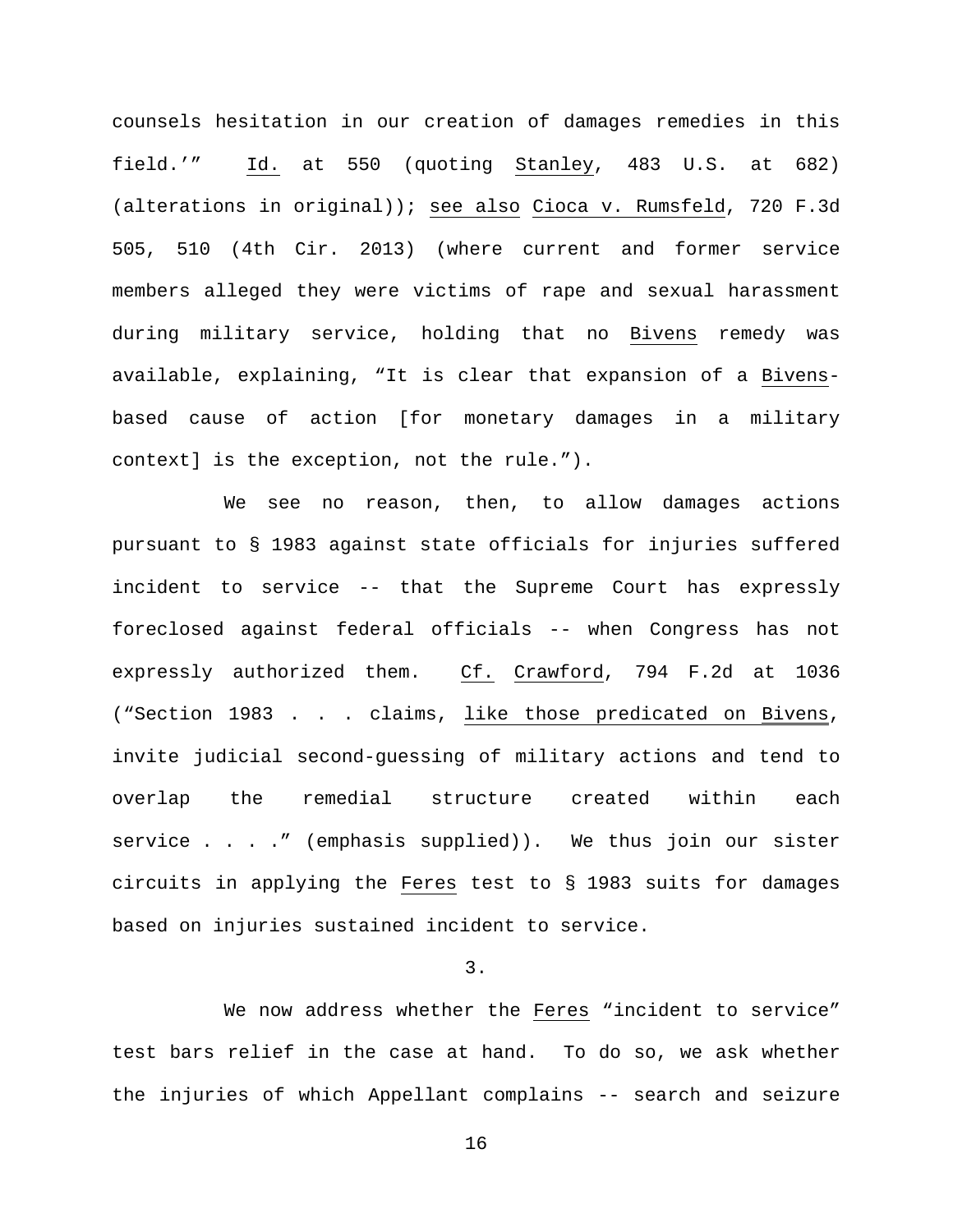of his emails in violation of the Fourth Amendment -- "ar[o]se out of or [we]re in the course of activity incident to service." Feres, 340 U.S. at 146; Cioca, 720 F.3d at 511.

In the nearly 70 years since the decision, Feres and its progeny have failed to produce a specific element-based or bright-line rule regarding what type of conduct is "incident to service." See United States v. Shearer, 473 U.S. 52, 57 (1985) ("The Feres doctrine cannot be reduced to a few bright-line rules . . . ."). Indeed, the Supreme Court "explicitly rejected a 'special factors' analysis which would consider how military discipline would actually be affected in a particular case." Ricks v. Nickels, 295 F.3d 1124, 1130 (10th Cir. 2002) (discussing Stanley, 483 U.S. at 681). Rather, we look to "whether 'particular suits would call into question military discipline and decisionmaking [and would] require judicial inquiry into, and hence intrusion upon, military matters.'" Cioca, 720 F.3d at 515 (quoting Stanley, 483 U.S. at 682) (alteration in original). In other words, "where a complaint asserts injuries that stem from the relationship between the plaintiff and the plaintiff's service in the military, the 'incident to service' test is implicated." Id.

If this explanation sounds broad and amorphous, it is. Feres has grown so broad that this court once noted, "the Supreme Court has embarked on a course dedicated to broadening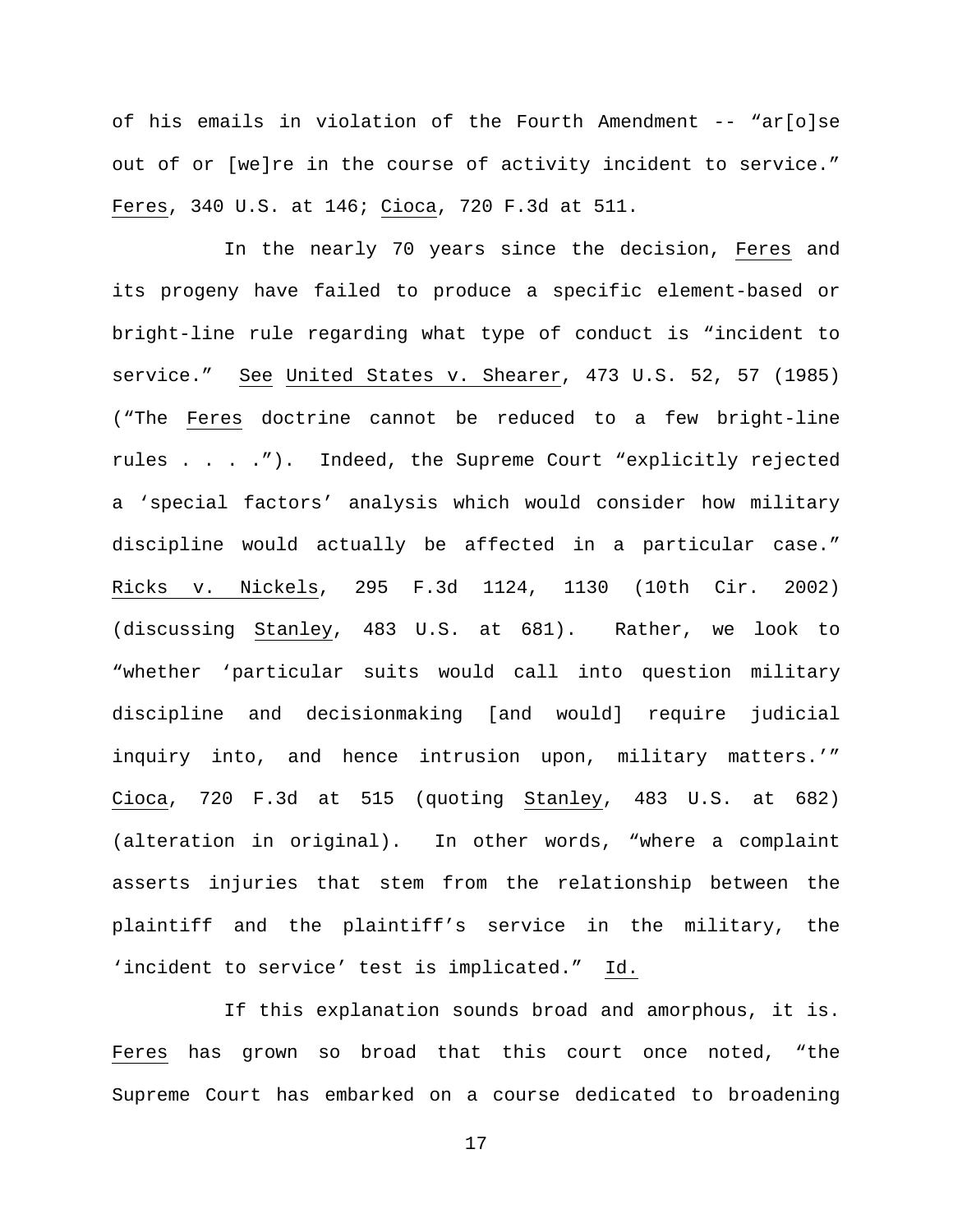the Feres doctrine to encompass, at a minimum, all injuries suffered by military personnel that are even remotely related to the individual's status as a member of the military." Stewart v. United States, 90 F.3d 102, 105 (4th Cir. 1996) (quoting Major v. United States, 835 F.2d 641, 6644 (6th Cir. 1987)) (alteration omitted) (emphases in original); see also Erwin Chemerinsky, Federal Jurisdiction 622 (5th ed. 2007) ("The law is now settled that Bivens suits are never permitted for constitutional violations arising from military service, no matter how severe the injury or how egregious the rights infringement.").

Along these lines, we know that the situs of the injury is not as important as "whether the suit requires the civilian court to second-guess military decisions . . . and whether the suit might impair essential military discipline." Shearer, 473 U.S. at 57. We also know that a plaintiff need not be on duty, see id. (Feres barred suit where off-duty soldier was injured off-base by another soldier), and application of the Feres test does not depend on the military status of the alleged offender, see United States v. Johnson, 481 U.S. 681, 686 (1987) ("[T]his Court has never suggested that the military status of the alleged tortfeasor is crucial to the application of the doctrine."). We do not even need to inquire "whether the discrete injuries to the victim were committed in support of the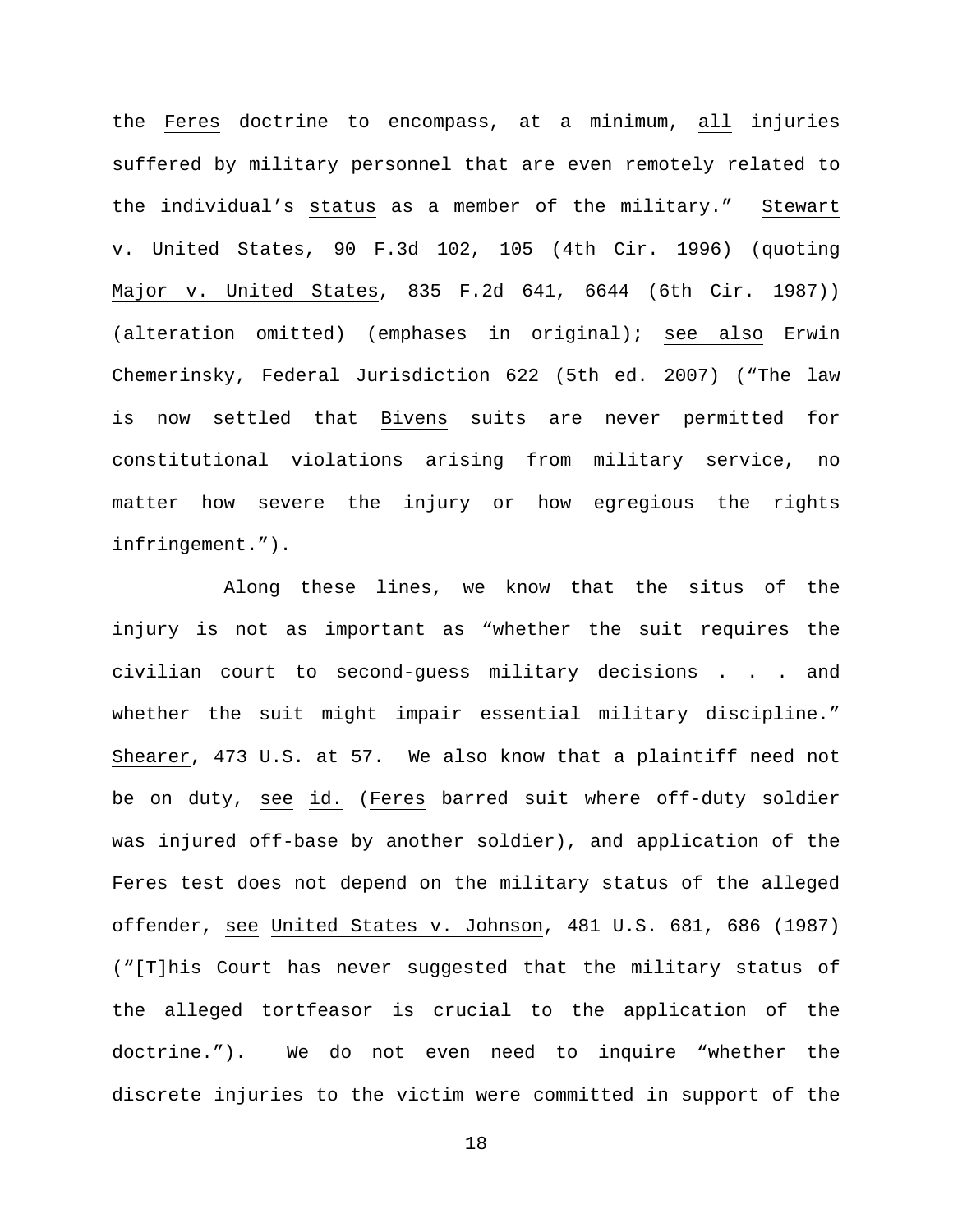military mission." Cioca, 720 F.3d at 515 (internal quotation marks omitted).

Indeed,

"Incident to service" is not, of course, a narrow term restricted to actual military operations such as field maneuvers or small arms instruction. It has been held that a<br>member of the military is engaged in the military is engaged in activity incident to his military service<br>when he is enjoying a drink in a when he is enjoying a drink in a noncommissioned officers club, and when he is riding a donkey during a ballgame sponsored by the Special Services division of a naval air station, and while swimming in a swimming pool at an airbase.

Hass for Use & Benefit of U.S. v. United States, 518 F.2d 1138, 1141 (4th Cir. 1975) (internal citations omitted) (holding that Feres barred suit when an active-duty serviceman, who was temporarily on off-duty status, was injured when riding a horse he rented from a Marine Corps stable at Cherry Point military base). As one might imagine, decisions on this point have run the gamut. Compare Stewart, 90 F.3d at 104-05 (concluding that appellant's injuries from a car accident with another service member were "incident to service" where appellant "was on active duty at the time of the accident"; "the collision occurred on the grounds of a military base"; and appellant "was engaged in activity directly related to the performance of military obligations when he was injured"); with Ricks, 295 F.3d at 1132 (Ricks's injuries were "incident to service," even though he had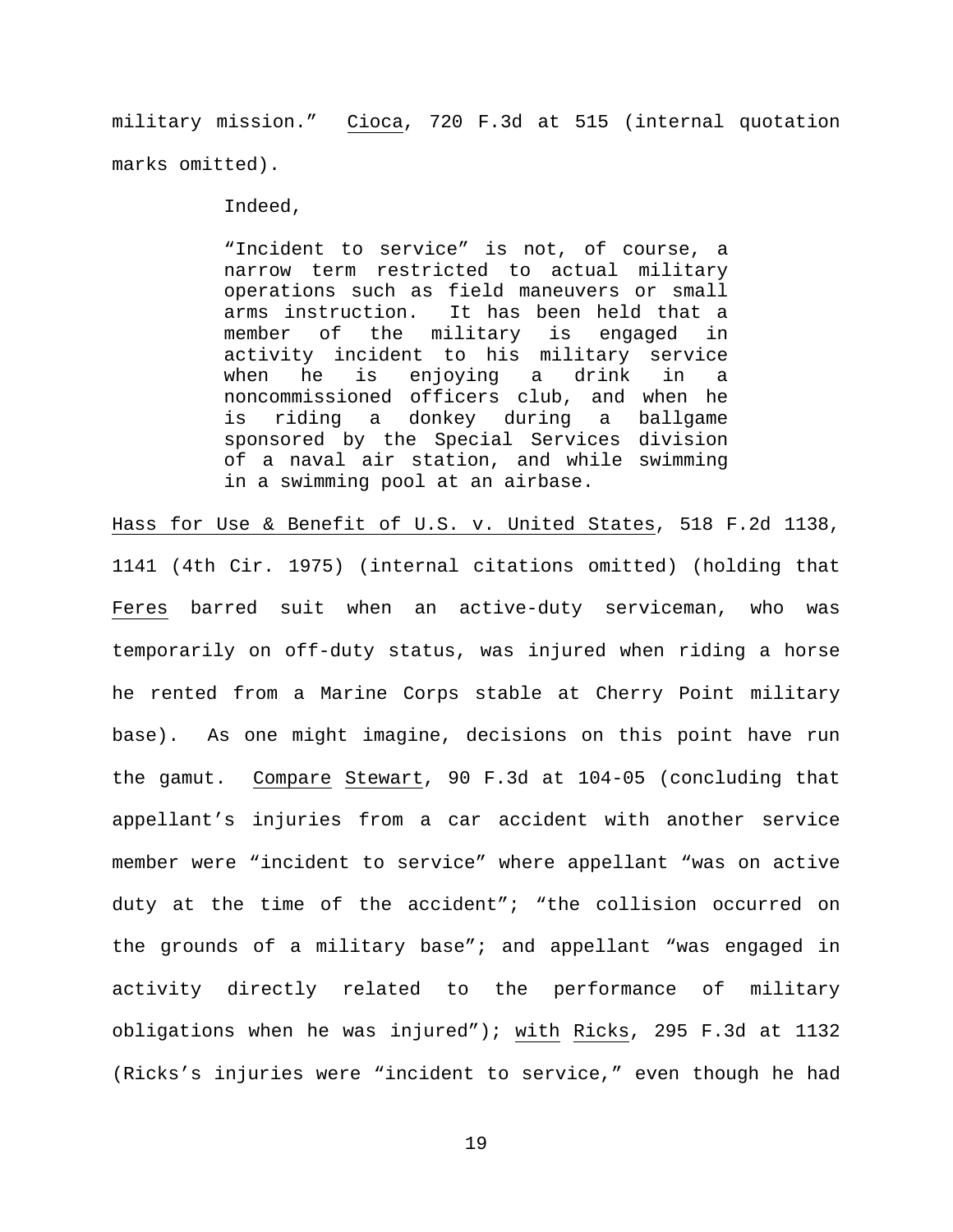been fully discharged and was in a military prison at the time of the injuries, because he was incarcerated for offenses committed during active duty).

Against this backdrop, we readily conclude that Appellant's alleged injuries arose out of activity incident to service. Appellant was on active duty, deployed in a war zone, and used a computer system set up by the DOD for military personnel deployed at Camp Doha. His computer usage was indisputably regulated by AR 380-19, which clearly stated that the system was to be used "only for authorized U.S. government use"; use of the system, "authorized or unauthorized," constituted "consent to monitoring"; and "all communications over the DOD system [could] be monitored." J.A. 307. Taking Appellant's allegations as true, Ingram and von Jess directed Jones and McCarthy to monitor Appellant's emails on this DOD computer system and forward them along because they wished to enact revenge against him. Appellant may claim that this is an "egregious . . . infringement" of his rights, Chemerinsky, Federal Jurisdiction at 622, but there is no question that the alleged infringement occurred incident to Appellant's military service.

That Appellant was a National Guardsman serving in a federal capacity does not change the result. It is true that when National Guardsmen are called to active duty, they "lose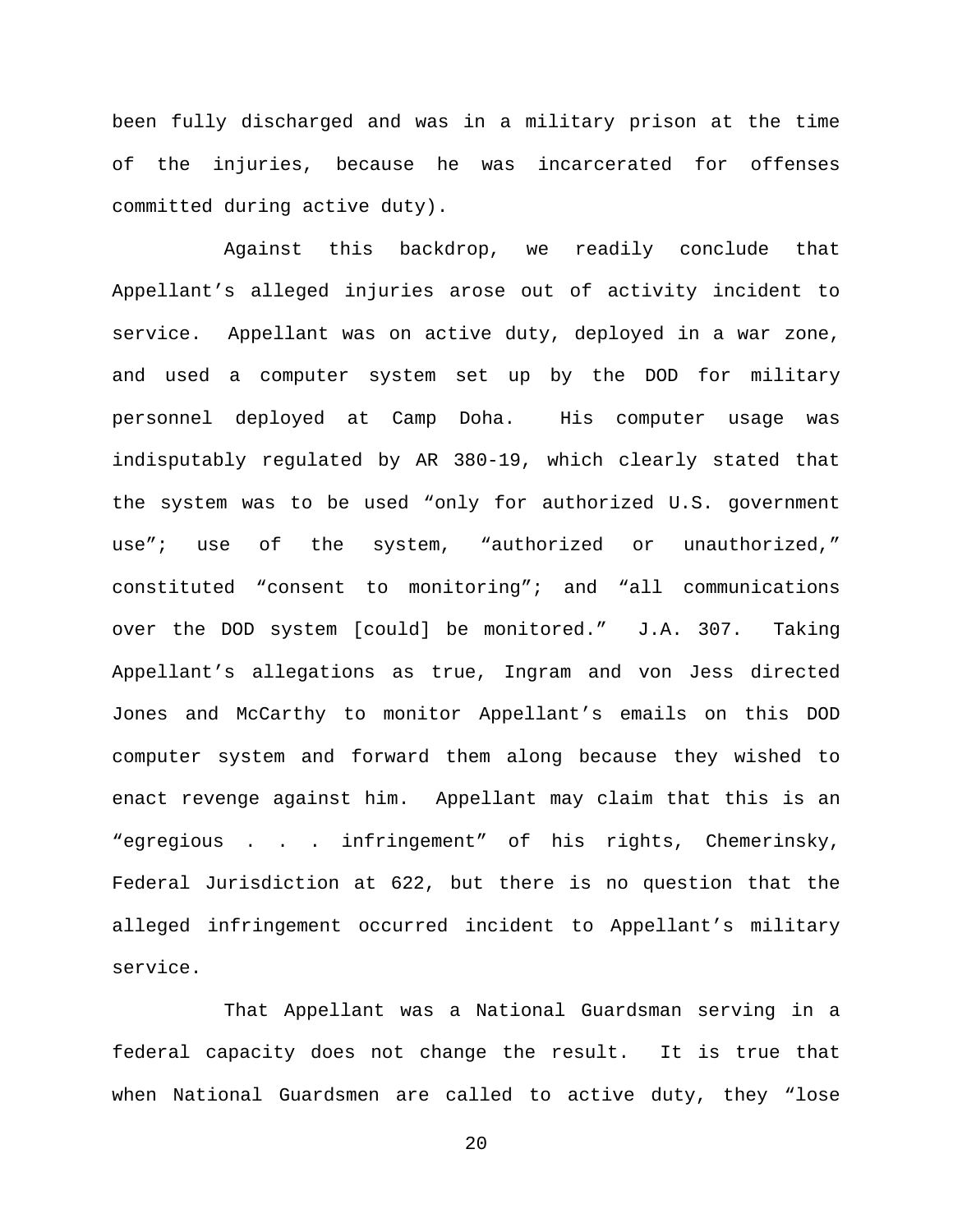their status as members of the state militia  $\ldots$  . . . " Perpich v. Department of Defense, 496 U.S. 334, 347 (1990). Nonetheless, Feres has barred suit where a member of the state's National Guard, but also a dual-status federal technician, sued the state adjutant general under § 1983 for conduct occurring when he was serving in both capacities. See Walch v. Adjutant Gen.'s Dep't of Texas, 533 F.3d 289, 296 (5th Cir. 2008); see also Misko v. United States, 453 F. Supp. 513, 514 (D.D.C. 1978) ("[T]here is no longer any question that Feres applies with equal force to members of the National Guard whose injuries are incident to active military duty."). The Third Circuit has similarly explained that "concern for the disruption of the unique relationship of military personnel to their superiors and to other military personnel" could result "if one could hale another into court as a result of activity incident to military service." Matreale v. N.J. Dep't of Military & Veterans Affairs, 487 F.3d 150, 158 (3d Cir. 2007). And we agree this concern is "equally as compelling in the context of lawsuits brought by [full-time state duty] guardsmen . . . as it is in the context of lawsuits brought by [federal active duty] guardsmen." Id.

Nor does it matter that at the time of the email monitoring and forwarding, Appellees were not in Appellant's direct chain of command. See Stanley, 483 U.S. at 680-81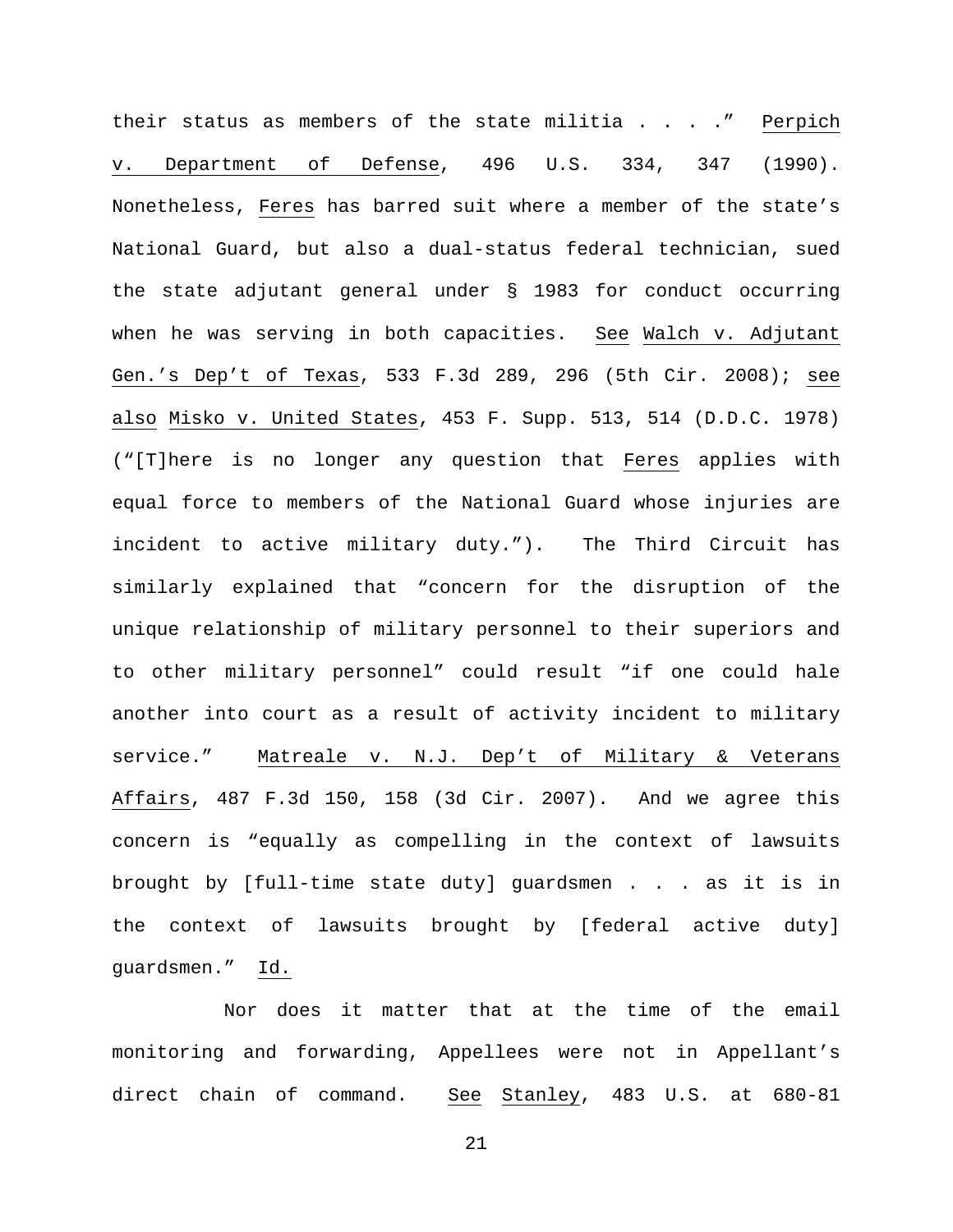("Feres did not consider the officer-subordinate relationship crucial, but established instead [the] 'incident to service' test . . . ."); cf. Johnson, 481 U.S. at 686 ("[T]his Court has never suggested that the military status of the alleged tortfeasor is crucial to the application of the doctrine.").

For these reasons, we abstain from reviewing Appellant's § 1983 claim based on the Feres "incident to service" test, and we thus affirm, albeit on other grounds, the district court's dismissal of this case.

### IV.

Based on the foregoing, the judgment of the district court is

#### AFFIRMED.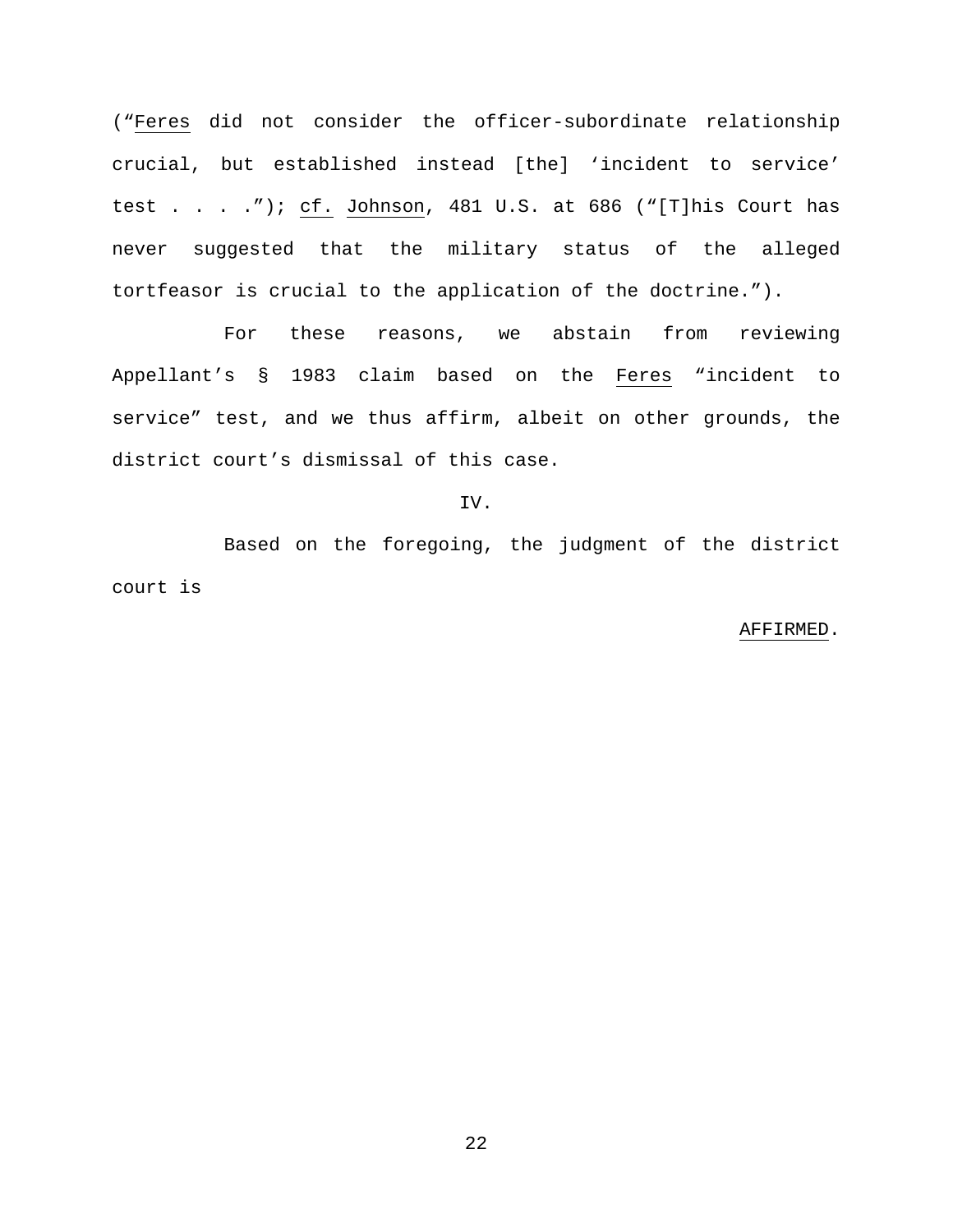SHEDD, Circuit Judge, concurring:

I agree with the majority that the Feres "incident to service" test warrants our abstention from reviewing Aikens' § 1983 claim. Although that determination is dispositive of this appeal, I write briefly to express my view that even if Feres were inapplicable, the summary judgment is affirmable based on Aikens' failure to present sufficient evidence to withstand the summary judgment motion.

Aikens' § 1983 claim is based on his contention that Ingram and von Jess violated his Fourth Amendment rights, and Aikens "grounds his Fourth Amendment claims in [their] personal involvement in the searches and seizures of his emails." Reply Brief, at 12. In moving for summary judgment, Ingram and von Jess presented evidence showing that they were not personally involved in the email monitoring. Despite having had ample opportunity, Aikens has failed to present any evidence to create a genuine issue of material fact tending to show otherwise. Instead, as the district court found, the record establishes that Ingram and von Jess "were not involved, directly or indirectly, in the [email] monitoring," and "[n]o evidence has been presented that demonstrates either defendant knew how the emails were obtained. . . ." Aikens v. Ingram, 71 F. Supp. 3d 562, 571-72 (E.D.N.C. 2014).